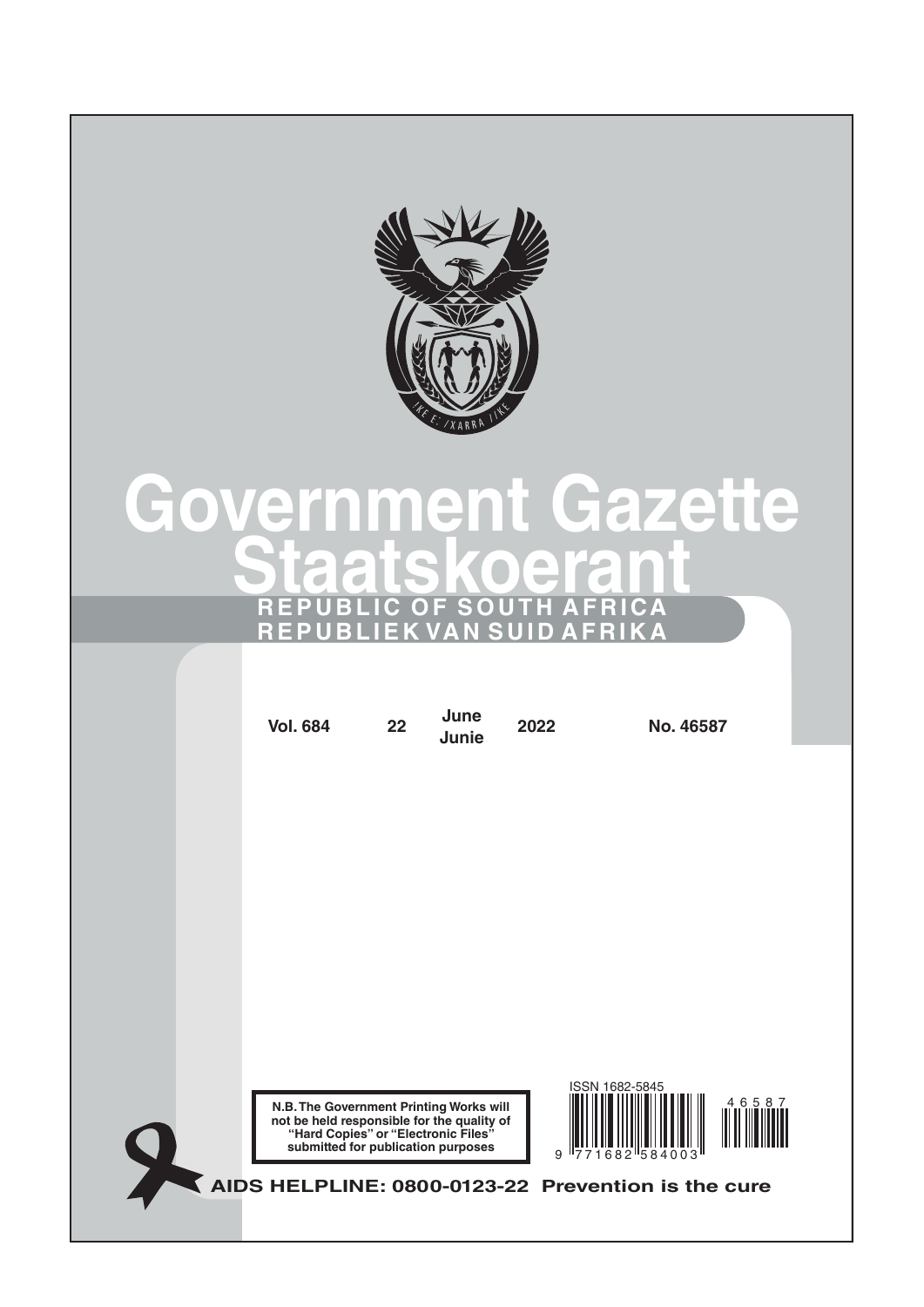### **IMPORTANT NOTICE:**

**The GovernmenT PrinTinG Works Will noT be held resPonsible for any errors ThaT miGhT occur due To The submission of incomPleTe / incorrecT / illeGible coPy.**

**no fuTure queries Will be handled in connecTion WiTh The above.**

#### **Contents**

Government Notices • Goewermentskennisgewings **Mineral Resources and Energy, Department of / Mineraalbronne en Energie, Departement van** *Page Gazette No. No. No.*

| 2179 | Mineral and Petroleum Resources Development Act (28/2002): Publication of amendments to Regulation 2 (1) of the |       |  |
|------|-----------------------------------------------------------------------------------------------------------------|-------|--|
|      | Mineral and Petroleum Resources Development Regulations, 2004                                                   | 46587 |  |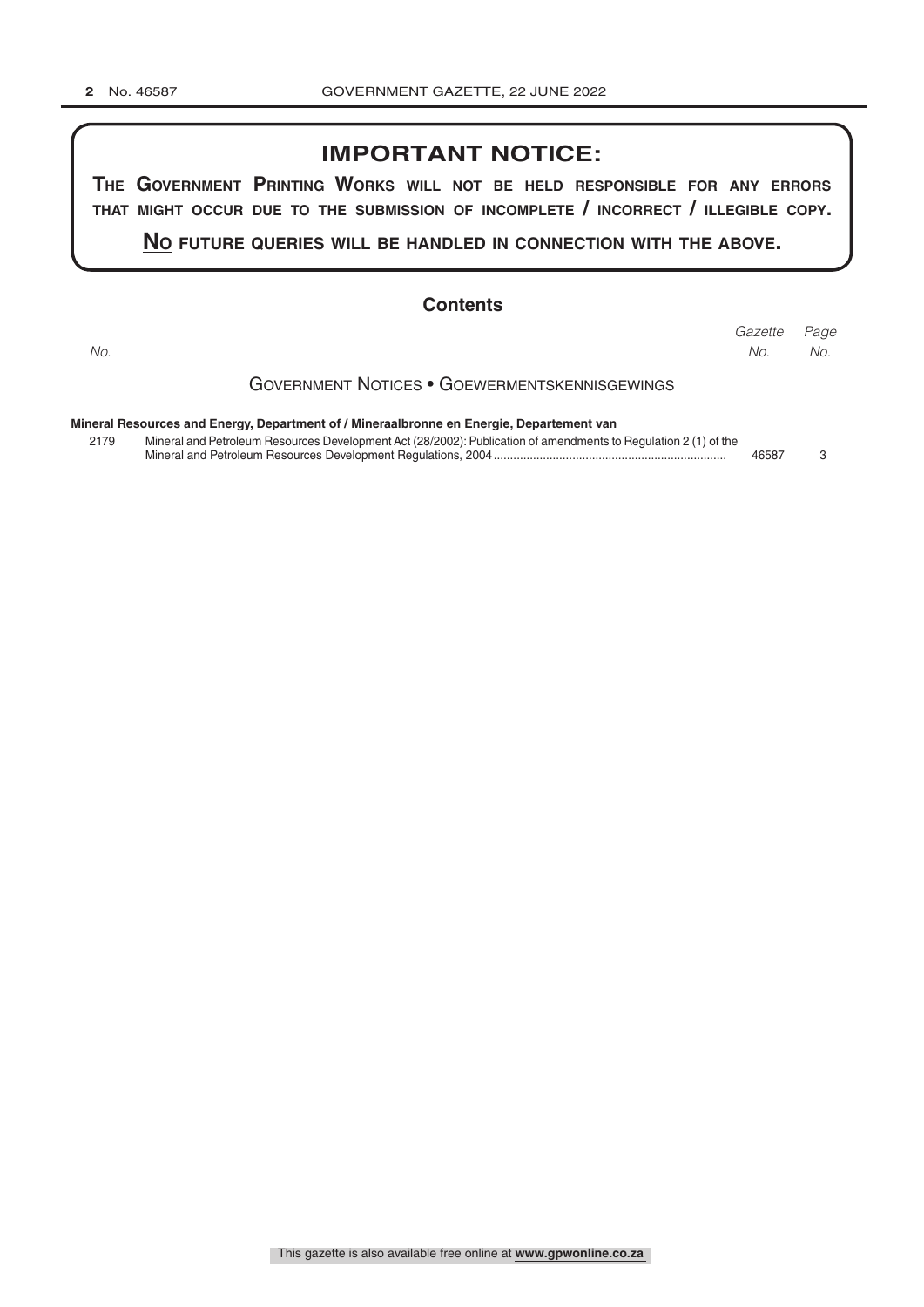## Government Notices • Goewermentskennisgewings

#### **DEPARTMENT OF MINERAL RESOURCES AND ENERGY**

**NO. 2179 22 June 2022**

NOTICE ON THE IMPLEMENTATION OF THE REGULATION 2(1) OF THE **MINERAL AND PETROLEUM RESOURCES DEVELOPMENT** REGULATIONS (MPRDA), 2004 FOR IMPLEMENTATION.

I, SAMSON GWEDE MANTASHE, MP, Minister of Mineral Resources and Energy, hereby publish a notice on the implementation of the Mineral and Petroleum Resources Development Regulations, 2004 (MPRDA regulations) as amended, published in the government gazette No. 45982 on the 28 February 2022.

regulations will be  $\phi$  me effective on the date of publication in the The He gazette.

**MR SG MANTASHE, MP** MINISTER OF WINERAL RESOURCES AND ENERGY DATE: 090612022